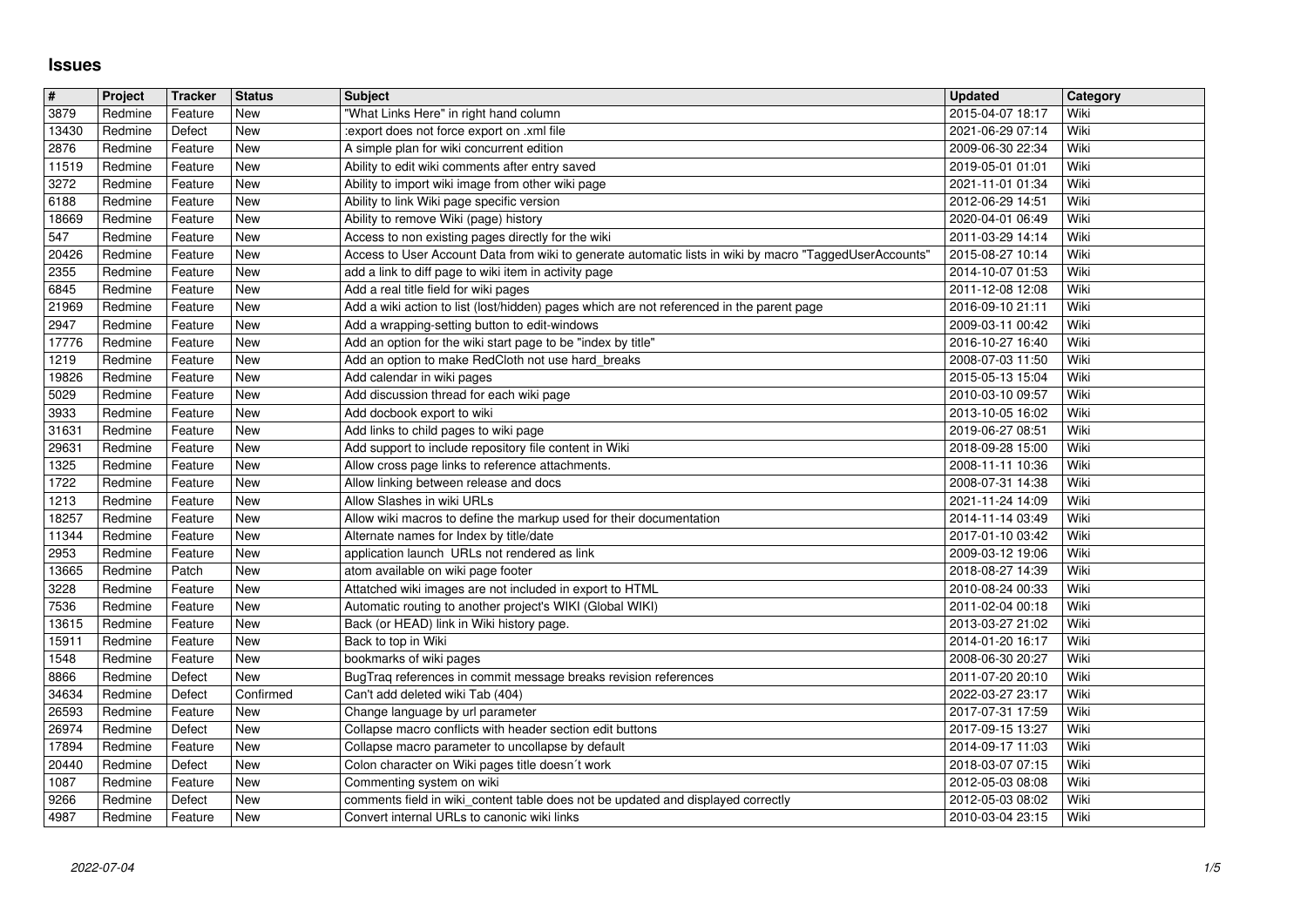| $\overline{\mathbf{H}}$<br>1330 | Project<br>Redmine | Tracker<br>Feature | <b>Status</b><br><b>New</b> | <b>Subject</b><br>Copy a Wiki Page                                                                                                                                  | <b>Updated</b><br>2021-08-25 16:06   | Category<br>Wiki |
|---------------------------------|--------------------|--------------------|-----------------------------|---------------------------------------------------------------------------------------------------------------------------------------------------------------------|--------------------------------------|------------------|
| 28108                           | Redmine            | Defect             | Needs feedback              | Copying a text into a wiki page I got "Internal server error"                                                                                                       | 2018-01-31 12:31                     | Wiki             |
| 3765<br>9091                    | Redmine<br>Redmine | Feature<br>Defect  | <b>New</b><br><b>New</b>    | Creating article in Wiki<br>CSS bug: fixed .header height cuts long breadcrumbs making them unusable                                                                | 2010-12-11 21:33<br>2011-08-19 14:22 | Wiki<br>Wiki     |
| 3684                            | Redmine            | Feature            | <b>New</b>                  | Cucumber features in wiki                                                                                                                                           | 2009-07-31 09:11                     | Wiki             |
| 7200<br>2084                    | Redmine<br>Redmine | Feature<br>Feature | <b>New</b><br>New           | Current Page Inheritance in Sidebar<br>Customizable "protocols" to generate external links                                                                          | 2010-12-29 20:12<br>2008-10-24 14:48 | Wiki<br>Wiki     |
| 7066<br>18243                   | Redmine<br>Redmine | Feature<br>Feature | New<br><b>New</b>           | Develop wiki save and continue feature<br>Display list of page attachments in edit mode                                                                             | 2011-01-17 20:49<br>2014-10-30 16:12 | Wiki<br>Wiki     |
| 10673                           | Redmine            | Defect             | New                         | Dot and comma in wiki pagename                                                                                                                                      | 2021-08-28 11:57                     | Wiki             |
| 1106<br>10729                   | Redmine<br>Redmine | Feature<br>Feature | <b>New</b><br><b>New</b>    | Embedded repository images in the wiki<br>Embedded wiki pages should have their headings editable from the embedding page                                           | 2017-10-19 01:01<br>2012-05-03 11:37 | Wiki<br>Wiki     |
| 11813                           | Redmine            | Defect             | New                         | Export as PDF has another output than Export as HTML                                                                                                                | 2012-09-11 15:20                     | Wiki             |
| 2219<br>22923                   | Redmine<br>Redmine | Feature<br>Feature | <b>New</b><br><b>New</b>    | Export to LaTeX using Redcloth 4<br>Export Wiki to ODT                                                                                                              | 2010-09-02 05:21<br>2018-06-05 17:24 | Wiki<br>Wiki     |
| 24602<br>11351                  | Redmine<br>Redmine | Defect<br>Feature  | New<br>New                  | Exporting wiki pages in HTML fails if {{collapse}}<br>Extract code snippets from a project's VCS directly into the wiki                                             | 2016-12-13 16:39<br>2012-07-09 13:11 | Wiki<br>Wiki     |
| 2636                            | Redmine            | Feature            | New                         | Feature Request: Wiki ACLs (Access control for individual pages)                                                                                                    | 2020-04-01 14:38                     | Wiki             |
| 9096<br>550                     | Redmine<br>Redmine | Patch<br>Feature   | New<br>Reopened             | Fix redirection to non-latin wiki pages after logon<br>Function to export whole wiki                                                                                | 2011-08-24 18:25<br>2015-06-03 01:18 | Wiki<br>Wiki     |
| 806                             | Redmine            | Feature            | New<br>Confirmed            | Have wiki links display linked page title                                                                                                                           | 2010-06-01 13:15                     | Wiki<br>Wiki     |
| 14188<br>13369                  | Redmine<br>Redmine | Defect<br>Feature  | New                         | Headers put inside blockquotes cause wiki 'edit this section' link point to incorrect section<br>Hidden wiki text that can be view-ed with adequate rights          | 2017-06-06 04:29<br>2013-03-10 14:19 | Wiki             |
| 6330<br>17797                   | Redmine<br>Redmine | Patch<br>Feature   | <b>New</b><br>New           | Hyperlinks with "%" or "!" at the end<br>If no wiki pages have been created, wiki tab should return something more informative than 404                             | 2010-10-05 15:04<br>2014-10-03 14:16 | Wiki<br>Wiki     |
| 31838                           | Redmine            | Defect             | New                         | Improper parsing of wiki links                                                                                                                                      | 2019-08-07 02:22                     | Wiki             |
| 27233<br>4258                   | Redmine<br>Redmine | Feature<br>Feature | New<br>New                  | Improve Drop-Down list on Wiki Pages<br>Improve tab order in wikis                                                                                                  | 2017-10-23 18:07<br>2009-11-20 20:01 | Wiki<br>Wiki     |
| 10035<br>21479                  | Redmine<br>Redmine | Feature<br>Defect  | <b>New</b><br><b>New</b>    | Include sub-projects in the breadcrumb<br>Including a wiki page from another project does not resolve that page's links properly                                    | 2012-01-20 14:18<br>2015-12-10 21:25 | Wiki<br>Wiki     |
| 15982                           | Redmine            | Patch              | New                         | Inconsitent wiki history functionaility                                                                                                                             | 2014-02-07 10:31                     | Wiki             |
| 3074<br>20126                   | Redmine<br>Redmine | Feature<br>Feature | New<br><b>New</b>           | Indention in Wiki of headings and corresponding content based on heading-depth<br>Index by date: Show the current a revision number and add a link to show the diff | 2015-01-27 20:24<br>2015-06-18 15:22 | Wiki<br>Wiki     |
| 17072                           | Redmine            | Feature            | New                         | Integration redmine wiki with yUML syntax                                                                                                                           | 2014-06-04 18:44                     | Wiki             |
| 1439<br>1994                    | Redmine<br>Redmine | Feature<br>Feature | New<br>New                  | Interlinking between wiki and issues<br>LaTEX support in Wiki, Forums and Issues                                                                                    | 2013-03-18 05:46<br>2018-09-04 20:50 | Wiki<br>Wiki     |
| 1856<br>18042                   | Redmine<br>Redmine | Feature<br>Feature | New<br>New                  | Link syntax is inconsistent<br>Link to a specific repository in another project                                                                                     | 2008-09-21 14:03<br>2014-10-07 13:17 | Wiki<br>Wiki     |
| 1533                            | Redmine            | Feature            | New                         | Link to included page in wiki                                                                                                                                       | 2008-06-26 13:51                     | Wiki             |
| 26530<br>9114                   | Redmine<br>Redmine | Feature<br>Feature | New<br>New                  | Links to Wiki pages of unauthorized projects should be smarter<br>List incoming links in wiki-pages                                                                 | 2018-01-17 00:48<br>2011-12-07 16:44 | Wiki<br>Wiki     |
| 12616<br>16469                  | Redmine<br>Redmine | Defect<br>Feature  | New<br>New                  | Macros in sidebar do not show correct information.<br>Make Diff possible for all revisions                                                                          | 2012-12-17 16:04<br>2014-03-31 09:19 | Wiki<br>Wiki     |
|                                 |                    |                    |                             |                                                                                                                                                                     |                                      |                  |
|                                 |                    |                    |                             |                                                                                                                                                                     |                                      |                  |
|                                 |                    |                    |                             |                                                                                                                                                                     |                                      |                  |
|                                 |                    |                    |                             |                                                                                                                                                                     |                                      |                  |
|                                 |                    |                    |                             |                                                                                                                                                                     |                                      |                  |
|                                 |                    |                    |                             |                                                                                                                                                                     |                                      |                  |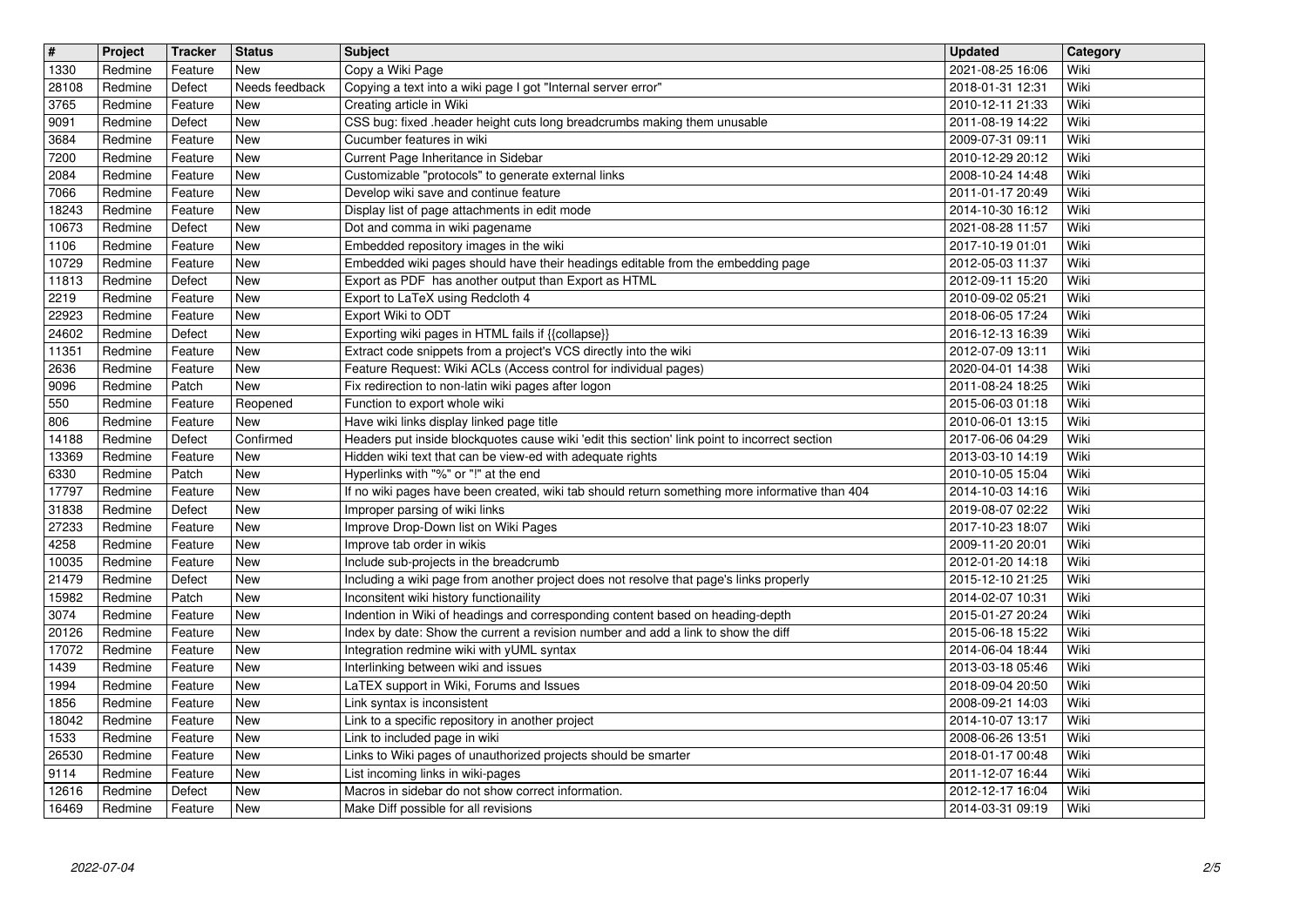| $\sqrt{t}$     | Project            | <b>Tracker</b>     | <b>Status</b>            | <b>Subject</b>                                                                                                                                                    | <b>Updated</b>                       | <b>Category</b> |
|----------------|--------------------|--------------------|--------------------------|-------------------------------------------------------------------------------------------------------------------------------------------------------------------|--------------------------------------|-----------------|
| 6401<br>4717   | Redmine<br>Redmine | Feature<br>Feature | New<br><b>New</b>        | Make Wiki Redirects editable<br>Make wiki tab link use the actual link that contains the page name.                                                               | 2020-11-09 16:35<br>2010-02-02 15:21 | Wiki<br>Wiki    |
| 1857           | Redmine            | Patch              | <b>New</b>               | Make {{toc}} render as properly nested list + skip support                                                                                                        | 2010-11-06 19:46                     | Wiki            |
| 18656          | Redmine            | Feature            | New                      | Markdown links priority                                                                                                                                           | 2014-12-16 15:20                     | Wiki            |
| 36840<br>13294 | Redmine<br>Redmine | Feature<br>Feature | New<br><b>New</b>        | Migrate Wiki needs an update.<br>More powerful includes                                                                                                           | 2022-03-25 21:01<br>2013-02-26 13:37 | Wiki<br>Wiki    |
| 9601           | Redmine            | Feature            | <b>New</b>               | Multi language wiki                                                                                                                                               | 2020-06-21 18:21                     | Wiki            |
| 31770<br>30165 | Redmine<br>Redmine | Defect<br>Defect   | New<br>New               | New shortcut for in-page wiki links shows link with leading #<br>Non used images in Wiki pages are not easily to identify                                         | 2019-07-22 14:44<br>2018-12-09 18:38 | Wiki<br>Wiki    |
| 21957          | Redmine            | Feature            | New                      | Option ignore whitespace in Wiki diff                                                                                                                             | 2016-02-05 05:05                     | Wiki            |
| 4301<br>16252  | Redmine<br>Redmine | Feature<br>Feature | <b>New</b><br><b>New</b> | position Wiki Toc in sidebar<br>Private wiki                                                                                                                      | 2011-08-02 06:59<br>2018-03-31 08:40 | Wiki<br>Wiki    |
| 11697          | Redmine            | Defect             | New                      | Problem with Wiki export to PDF / HTML / TXT - 'include' does not includes                                                                                        | 2018-06-07 16:20                     | Wiki            |
| 31550<br>16729 | Redmine<br>Redmine | Defect<br>Feature  | New<br><b>New</b>        | Project "Version" view's "Wiki page" field is still shown, although "Wiki" module is disabled on the project<br>properties of issue dynamically available in wiki | 2019-12-08 07:34<br>2014-05-01 10:31 | Wiki<br>Wiki    |
| 1226           | Redmine            | Feature            | <b>New</b>               | query results on wiki pages                                                                                                                                       | 2015-02-12 21:16                     | Wiki            |
| 1440<br>29649  | Redmine<br>Redmine | Feature<br>Patch   | New<br>New               | Questions/clarifications<br>Rake task to export wiki to HTML/PDF                                                                                                  | 2008-06-13 12:30<br>2022-06-02 15:25 | Wiki<br>Wiki    |
| 10568          | Redmine            | Feature            | New                      | Real-Time Collaborative Editor Wiki                                                                                                                               | 2015-07-14 05:17                     | Wiki            |
| 16996<br>15885 | Redmine<br>Redmine | Feature<br>Defect  | New<br>New               | Reciprocal links (or, "Related wiki pages")<br>Redirection of a wikipage with a %-sign seems to be broken                                                         | 2020-07-15 17:03<br>2014-02-21 13:22 | Wiki<br>Wiki    |
| 1187           | Redmine            | Feature            | New                      | Relate a Wiki page to a project module.                                                                                                                           | 2012-01-05 17:50                     | Wiki            |
| 1208<br>22958  | Redmine<br>Redmine | Feature<br>Feature | New<br>New               | Restructured text support for the wiki<br>RFE: Create new 'include_once' macro that pulls in contents from included page once                                     | 2013-12-19 04:10<br>2016-06-24 17:21 | Wiki<br>Wiki    |
| 656            | Redmine            | Feature            | New                      | Roadmap with wiki page                                                                                                                                            | 2013-12-17 20:44                     | Wiki            |
| 17093          | Redmine            | Feature            | New                      | Roll Based Wiki Permissions                                                                                                                                       | 2014-07-03 06:23                     | Wiki            |
| 2782<br>20435  | Redmine<br>Redmine | Feature<br>Feature | New<br>New               | Save + Continue or AJAX save POST<br>Search wiki in specific languages                                                                                            | 2014-06-25 15:03<br>2015-07-30 01:26 | Wiki<br>Wiki    |
| 17238          | Redmine            | Feature            | New                      | Searching parsed wiki content - Cache option for Wiki pages                                                                                                       | 2014-09-26 11:25                     | Wiki            |
| 7749<br>$90\,$ | Redmine<br>Redmine | Feature<br>Feature | <b>New</b><br>New        | Set the order of sub wiki pages manully on "index by title"<br>Show deleted wiki pages or wiki files on the activity                                              | 2011-03-01 18:35<br>2018-04-18 09:25 | Wiki<br>Wiki    |
| 28947          | Redmine            | Feature            | <b>New</b>               | Show the existing attachments on the wiki editing page                                                                                                            | 2018-06-27 07:57                     | Wiki            |
| 26400<br>18295 | Redmine<br>Redmine | Feature<br>Feature | New<br>New               | Side by side diff view in wiki<br>Soft delete of wiki pages                                                                                                       | 2017-07-10 13:36<br>2018-11-12 13:41 | Wiki<br>Wiki    |
| 9115           | Redmine            | Feature            | New                      | special lists of wiki-pages                                                                                                                                       | 2011-08-24 11:43                     | Wiki            |
| 34810<br>5103  | Redmine<br>Redmine | Defect<br>Feature  | Reopened<br>New          | SQL Error with UTF8 character greater or equals<br>status "out of date" for wiki pages                                                                            | 2021-04-20 08:08<br>2010-03-17 16:55 | Wiki<br>Wiki    |
| 1700           | Redmine            | Patch              | New                      | Support for extra macros to help in move from trac                                                                                                                | 2011-12-05 10:20                     | Wiki            |
| 7971<br>3806   | Redmine<br>Redmine | Feature<br>Patch   | New<br>New               | Syntax to create a link that opens a new windows<br>Template engine                                                                                               | 2011-03-23 20:40<br>2018-01-16 17:13 | Wiki<br>Wiki    |
| 15826          | Redmine            | Defect             | New                      | Unable to edit some Wiki pages                                                                                                                                    | 2014-01-08 20:15                     | Wiki            |
| 8928<br>592    | Redmine<br>Redmine | Feature<br>Feature | New<br>New               | Use autocomplete in the wiki rename page to change parent page<br>User Wiki Page                                                                                  | 2011-07-30 10:51<br>2016-05-10 23:04 | Wiki<br>Wiki    |
|                |                    |                    |                          |                                                                                                                                                                   |                                      |                 |
|                |                    |                    |                          |                                                                                                                                                                   |                                      |                 |
|                |                    |                    |                          |                                                                                                                                                                   |                                      |                 |
|                |                    |                    |                          |                                                                                                                                                                   |                                      |                 |
|                |                    |                    |                          |                                                                                                                                                                   |                                      |                 |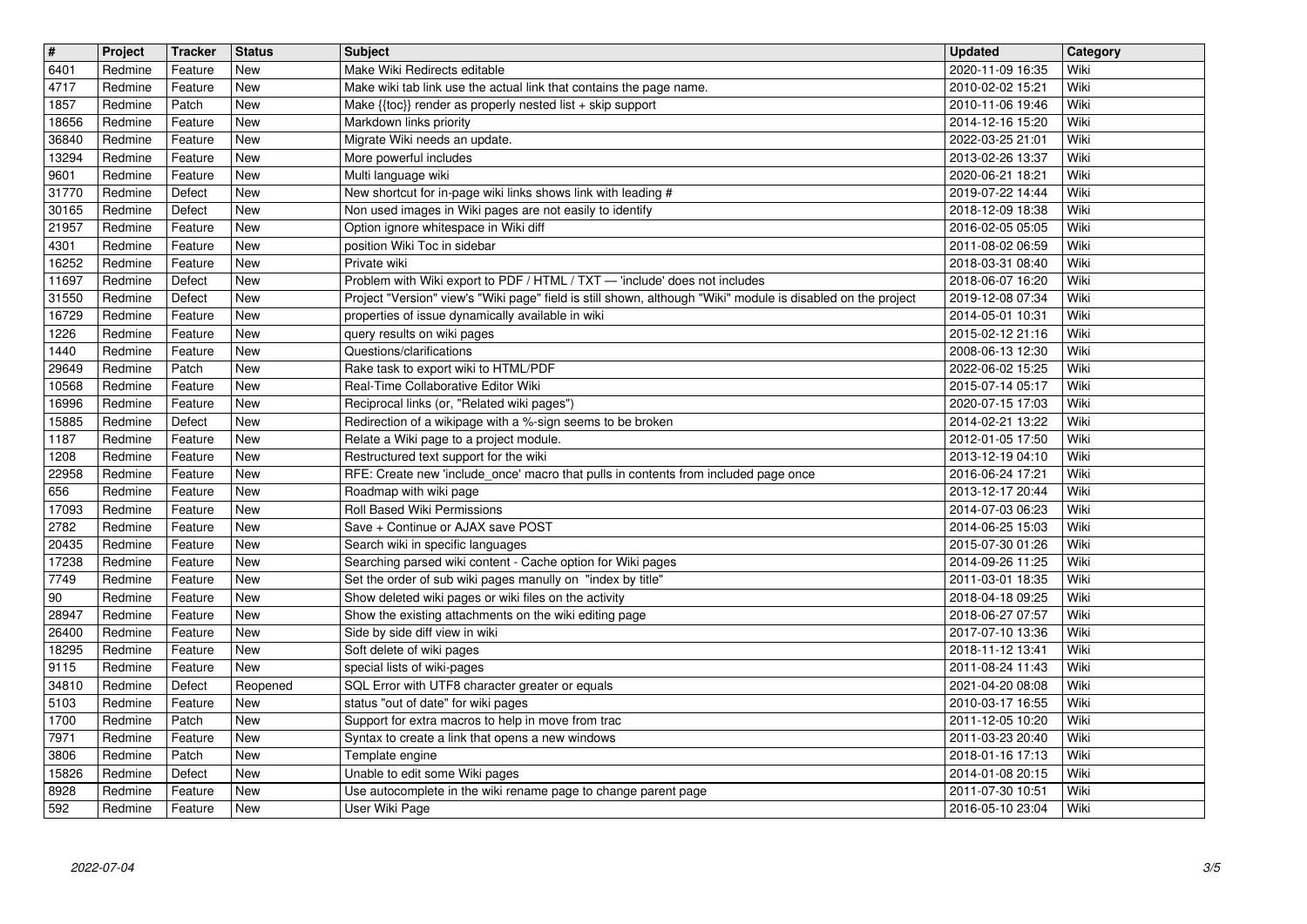| $\boxed{\texttt{#}}$ | Project            | <b>Tracker</b>     | <b>Status</b> | <b>Subject</b>                                                                                                                           | Updated                              | Category                                       |
|----------------------|--------------------|--------------------|---------------|------------------------------------------------------------------------------------------------------------------------------------------|--------------------------------------|------------------------------------------------|
| 1504                 | Redmine            | Feature            | New           | Users should be able to replace a wiki file attachment                                                                                   | 2008-06-19 20:32                     | Wiki                                           |
| 8463                 | Redmine            | Feature            | New           | View Wiki source                                                                                                                         | 2011-05-30 10:55                     | Wiki                                           |
| 3205                 | Redmine            | Feature            | New           | Wiki "Blocks"                                                                                                                            | 2009-04-20 12:20                     | Wiki                                           |
| 9482<br>4032         | Redmine<br>Redmine | Feature<br>Feature | New<br>New    | Wiki - minor change without notification<br>Wiki attachment history                                                                      | 2012-03-08 16:48<br>2009-10-15 09:42 | Wiki<br>Wiki                                   |
| 2698                 | Redmine            | Feature            | New           | Wiki Auto-Save currently editing page                                                                                                    | 2015-01-14 09:50                     | Wiki                                           |
| 5402                 | Redmine            | Feature            | New           | Wiki diff: line by line instead of word by word                                                                                          | 2011-01-05 23:58                     | Wiki                                           |
| 16036                | Redmine            | Defect             | New           | wiki edit pencil links are sometimes missing, throwing off the other pencil edit links                                                   | 2017-06-08 22:19                     | Wiki                                           |
| 14115                | Redmine            | Feature            | New           | Wiki enhancements: parent page and ajax                                                                                                  | 2014-04-24 14:19                     | Wiki                                           |
| 16324                | Redmine            | Feature            | <b>New</b>    | Wiki export as docx file.                                                                                                                | 2016-05-31 10:53                     | Wiki                                           |
| 4544                 | Redmine            | Defect             | <b>New</b>    | Wiki exported HTML has different CSS formatting to the original                                                                          | 2016-03-31 12:03                     | Wiki                                           |
| 20356                | Redmine            | Defect             | New           | Wiki gets destroyed after rename                                                                                                         | 2015-09-07 08:23                     | Wiki<br>Wiki                                   |
| 26303<br>3547        | Redmine<br>Redmine | Feature<br>Feature | New<br>New    | Wiki include macro: add icons for editing and viewing an included wiki page<br>Wiki include macro: add ability to include single section | 2017-06-29 13:54<br>2019-02-12 11:06 | Wiki                                           |
| 4372                 | Redmine            | Feature            | New           | Wiki include macro: Include specific revision                                                                                            | 2015-10-23 15:20                     | Wiki                                           |
| 12875                | Redmine            | Feature            | New           | Wiki links to Overview/Activity/Roadmap/Issues/Documents/Files/News/Forums/etc of a particular project                                   | 2013-01-20 21:34                     | Wiki                                           |
| 9733                 | Redmine            | Feature            | New           | WIKI macro to insert database query result as wiki table                                                                                 | 2011-12-13 10:47                     | Wiki                                           |
| 9315                 | Redmine            | Feature            | <b>New</b>    | Wiki Page as MS OneNote                                                                                                                  | 2011-09-24 16:56                     | Wiki                                           |
| 3274                 | Redmine            | Patch              | New           | Wiki Page Categories                                                                                                                     | 2010-10-25 17:02                     | Wiki                                           |
| 16323                | Redmine            | Feature            | <b>New</b>    | Wiki Page Export as md file.                                                                                                             | 2014-03-12 07:53                     | Wiki                                           |
| 10407                | Redmine            | Feature            | New           | Wiki page has a tree weight                                                                                                              | 2012-03-08 17:11                     | Wiki                                           |
| 29048                | Redmine            | Feature            | New           | Wiki page permission level                                                                                                               | 2018-06-22 17:19                     | Wiki                                           |
| 11978<br>32381       | Redmine<br>Redmine | Feature<br>Patch   | New<br>New    | Wiki pages for groups or wiki pages section with separate ACL<br>Wiki preview : manage dynamic content                                   | 2012-09-28 03:03<br>2022-07-04 04:03 | Wiki<br>Wiki                                   |
| 1075                 | Redmine            | Feature            | New           | Wiki shared across sub-projects                                                                                                          | 2011-03-15 22:53                     | Wiki                                           |
| 3027                 | Redmine            | Defect             | New           | Wiki start page shouldn't be capitalized automatically                                                                                   | 2013-02-06 10:34                     | Wiki                                           |
| 6989                 | Redmine            | Feature            | <b>New</b>    | Wiki template for version wiki pages                                                                                                     | 2010-11-26 17:21                     | Wiki                                           |
| 2674                 | Redmine            | Feature            | New           | wiki templates                                                                                                                           | 2021-08-25 16:01                     | Wiki                                           |
| 10406                | Redmine            | Feature            | <b>New</b>    | Wiki tree bulk edit                                                                                                                      | 2012-03-08 17:35                     | Wiki                                           |
| 17511                | Redmine            | Defect             | New           | Wiki URL 404 when using markdown                                                                                                         | 2014-08-24 00:04                     | Wiki                                           |
| 12051                | Redmine            | Feature            | New           | Wiki variables                                                                                                                           | 2012-10-12 23:13                     | Wiki                                           |
| 3749                 | Redmine            | Patch              | New           | Wiki. TOC. The standardised anchors and admissible "fragment" part of URI.                                                               | 2009-08-18 01:10                     | Wiki                                           |
| 4062<br>480          | Redmine<br>Redmine | Feature<br>Feature | New<br>New    | Wiki: Feature request:Auto-replace text with another user-defined<br>Wiki: Support categories tagging and autolisting                    | 2012-07-06 21:02<br>2012-12-05 03:02 | Wiki<br>Wiki                                   |
| 18825                | Redmine            | Defect             | New           | WikiPage object miss included pages attachments                                                                                          | 2015-01-13 14:39                     | Wiki                                           |
| 32246                | Redmine            | Defect             | <b>New</b>    | [Redmine API] functionality to export whole wiki                                                                                         | 2019-10-13 22:01                     | Wiki                                           |
| 31769                | Redmine            | Defect             | New           | $\{\{\textsf{toc}\}\}\$ in $\{\{\textsf{include}()\}\}$                                                                                  | 2019-07-22 11:48                     | Wiki                                           |
| 13559                | Redmine            | Defect             | New           | {{toc}} remains when exporting wiki page to text                                                                                         | 2016-01-20 13:25                     | Wiki                                           |
| 23037                | Redmine            | Defect             | New           | 500 error when posting on the forums                                                                                                     | 2019-05-23 09:47                     | Website (redmine.org)                          |
| 8362                 | Redmine            | Feature            | New           | Activate Redmine (this websites) Gantt Chart                                                                                             | 2014-04-22 12:12                     | Website (redmine.org)                          |
| 33210                | Redmine            | Feature            | Resolved      | Add "Filters" category to redmine.org                                                                                                    | 2020-04-21 11:42                     | Website (redmine.org)                          |
| 9828<br>6945         | Redmine<br>Redmine | Feature<br>Feature | New<br>New    | Add a hint about reproducing a bug in the online demo<br>Add a voting system to help users help admins identify popular features/defects | 2011-12-16 14:25<br>2017-01-27 22:02 | Website (redmine.org)<br>Website (redmine.org) |
|                      |                    |                    |               |                                                                                                                                          |                                      |                                                |
|                      |                    |                    |               |                                                                                                                                          |                                      |                                                |
|                      |                    |                    |               |                                                                                                                                          |                                      |                                                |
|                      |                    |                    |               |                                                                                                                                          |                                      |                                                |
|                      |                    |                    |               |                                                                                                                                          |                                      |                                                |
|                      |                    |                    |               |                                                                                                                                          |                                      |                                                |
|                      |                    |                    |               |                                                                                                                                          |                                      |                                                |
|                      |                    |                    |               |                                                                                                                                          |                                      |                                                |
|                      |                    |                    |               |                                                                                                                                          |                                      |                                                |
|                      |                    |                    |               |                                                                                                                                          |                                      |                                                |
|                      |                    |                    |               |                                                                                                                                          |                                      |                                                |
|                      |                    |                    |               |                                                                                                                                          |                                      |                                                |
|                      |                    |                    |               |                                                                                                                                          |                                      |                                                |